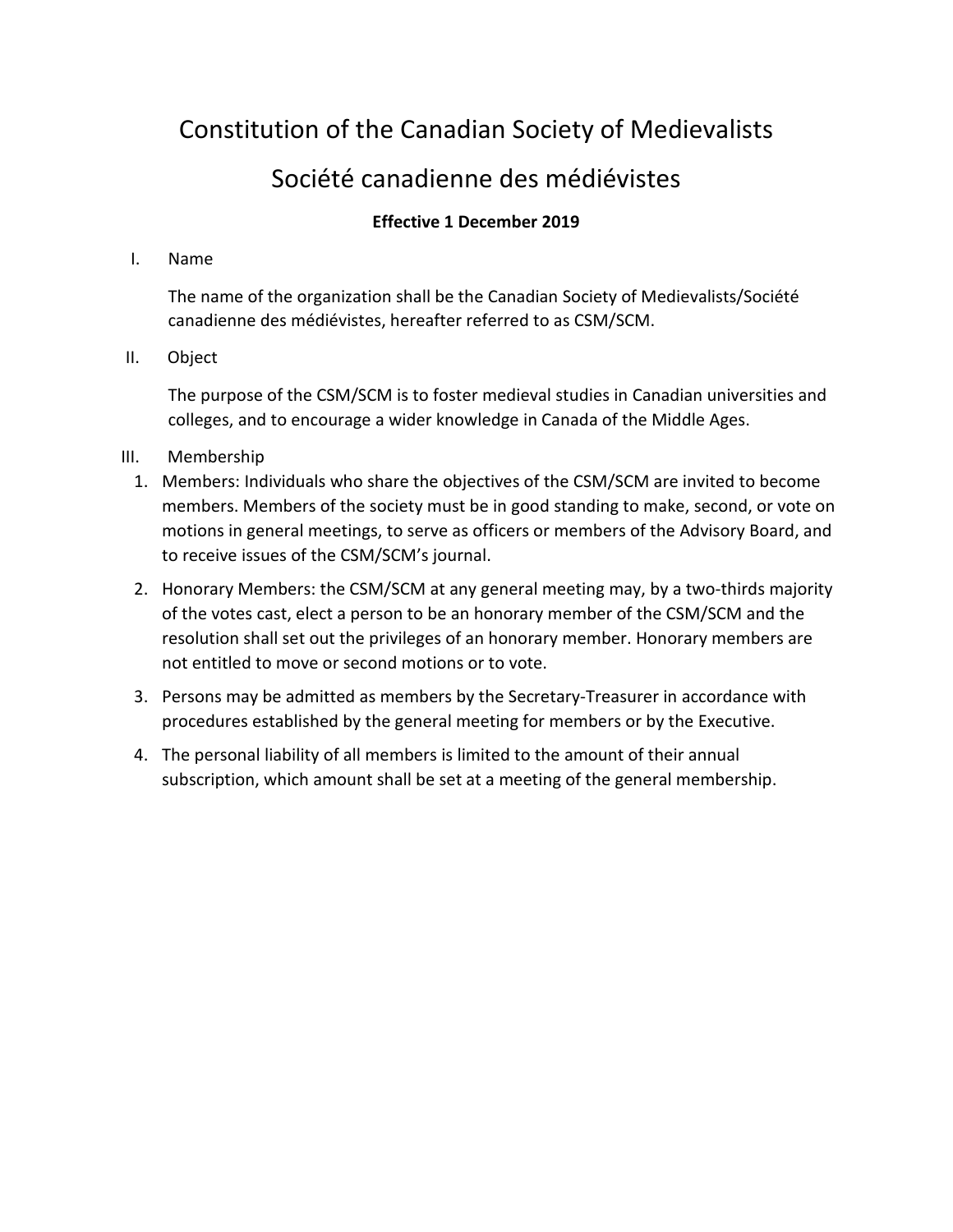#### IV. Governance

- 1. Executive Committee:
	- a. There shall be an Executive Committee of the CSM/SCM which shall, subject to the plenary power of the general meeting of members, manage the affairs of the CSM/SCM between meetings of members. A member of the Executive Committee can be removed by a simple majority vote during a meeting of the Advisory Board following a unanimous recommendation by the remaining four members of the Executive Committee. If a member of the Executive Committee becomes unable to serve due to resignation, illness, death, or other reason, then the other four members of the Executive Committee shall arrange to cover the position's duties temporarily until the vacancy is filled at the next general meeting of members**.**
	- b. Membership of the Executive Committee:

The Membership of the Executive Committee shall consist of the following:

- 1. President: The President shall assume office for a two-year term by virtue of having served a term as Vice-President and shall serve an additional two-year term as Past President. The President shall represent the CSM/SCM's interests in the academic community. In consultation with the other members of the Executive Committee and with the Local Arrangements Co-Ordinator, the President shall arrange the programme for the annual conference and meeting of members. In consultation with the Secretary-Treasurer, the President shall determine the agenda for the annual general meeting of members.
- 2. Vice-President: The Vice-President shall be elected at the annual general meeting for a two-year term and shall succeed to the presidency. The Vice-President shall be responsible for announcements of the CSM/SCM, both external and internal.
- 3. Past President: The Past President shall continue on the Executive Committee for two years after completing a term as President. The Past President shall serve as liaison to the Canadian Federation of Humanities and Social Sciences.
- 4. Secretary-Treasurer: The Secretary-Treasurer shall be elected at the annual general meeting for a two-year term. The Secretary-Treasurer shall manage the finances of the CSM/SCM**,** keep the books and membership lists, provide reports to the Annual General Meeting and at other times at the request of the Executive Council, and record the minutes of meetings for the Executive Committee and the general meetings of members.
- 5. Editor of *Florilegium*: The Editor of *Florilegium*, the official journal of the CSM/SCM, shall be elected for a five-year, renewable term at an annual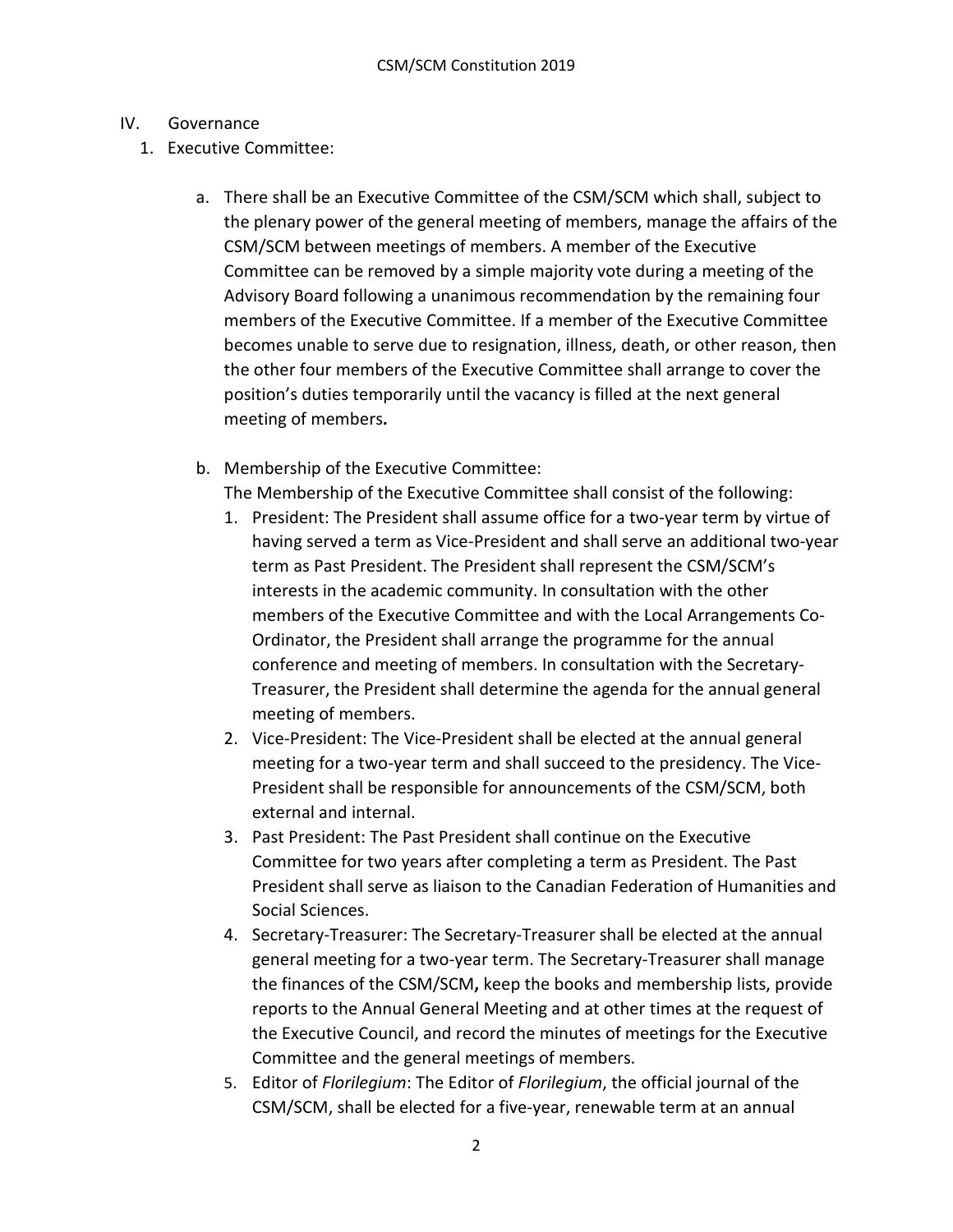general meeting and will serve throughout that period on the Executive Committee. The Editor will be responsible for the day-to-day operation of the journal and for implementing the general policies governing the journal as directed by the Society. The Editor will have final editorial and administrative responsibility for the journal and will report regularly to the CSM/SCM.

#### 2. The Advisory Board:

- a. Purpose: The Advisory Board shall assist the President and Vice-President when required in determining the programme for the annual conference and annual meetings of members and shall advise the officers and the Executive Committee on matters of general policy and advise as to the issues to be brought before the members of general meetings. Members of the Advisory board shall be called upon by the President to serve on committees of the CSM/SCM.
- b. Membership: The Membership of the Advisory Board shall consist of eight persons elected at the annual general meeting for staggered two-year terms and should reflect the geographical and disciplinary diversity of the CSM/SCM. Seven shall be members-at-large who are teachers at Canadian universities and colleges interested in medieval studies or Canadians with a professional interest in medieval studies. In addition to the seven members at large, there shall be one graduate student who is enrolled at a Canadian university or a Canadian citizen enrolled at a university abroad.
- 3. Nominating Committee:

a. Appointments: The Executive Committee annually shall appoint a Nominating Committee which shall be responsible for presenting nominations for a slate of officers to be elected at the annual general meeting and to nominate persons to fill any vacancies on the Executive Committee or Advisory Board.

b. Membership: The Nominating Committee shall consist of at least one member of the Executive Committee and two members of the Advisory Board.

- c. Nomination Procedures:
	- 1. The Nominating Committee shall solicit from the membership suggestions for nomination**s** for vacant positions on the Executive Committee and the Advisory Board.
	- 2. The slate of nominations shall be given to the members along with a notice of the annual general meeting, provided however that nominations may be made from the floor at the annual general meeting if the proposed nominee has consented to stand for election.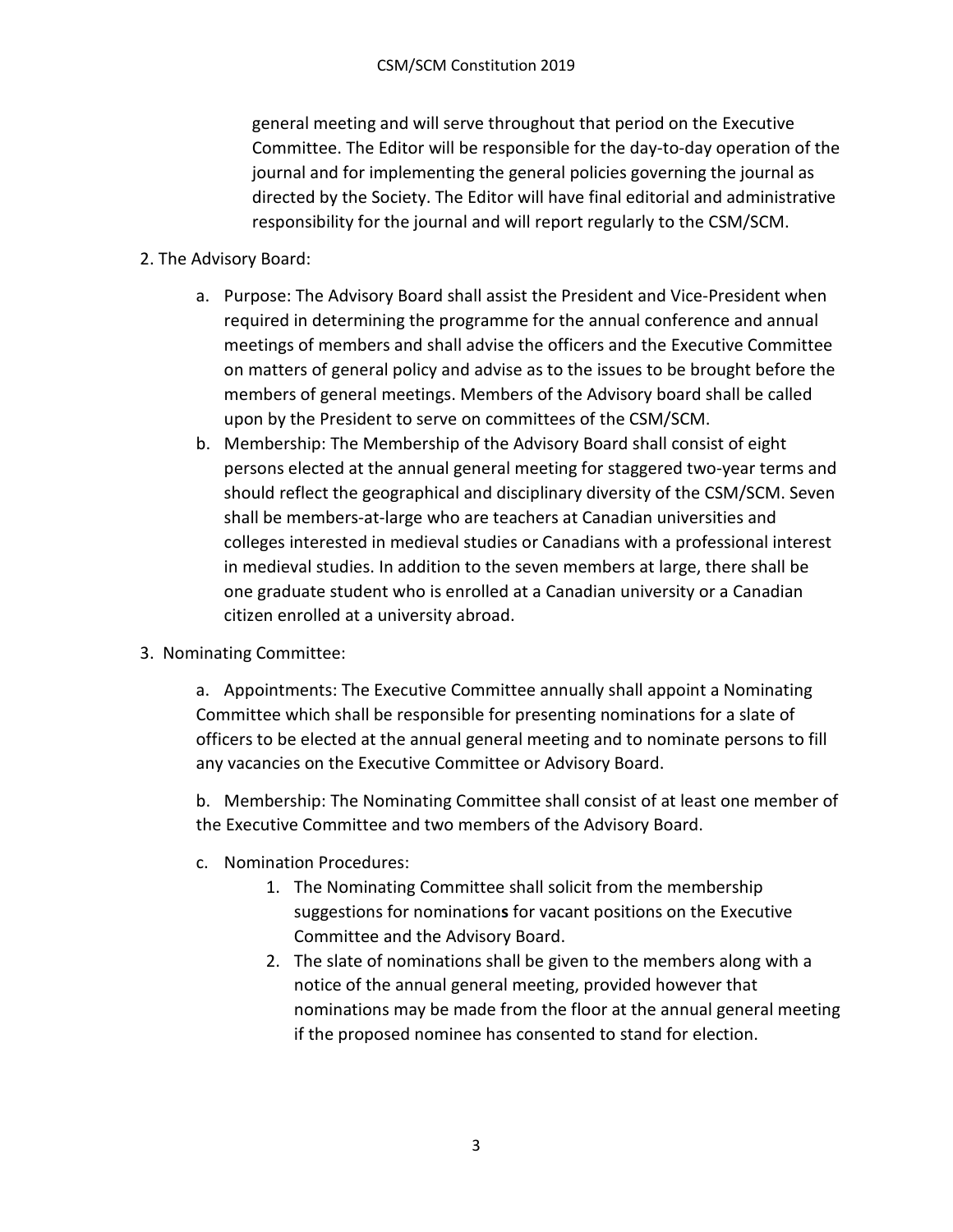#### V. Committees

The Executive Committee and any general meeting of members are each empowered to establish from time to time such committees as may be deemed advisable and to appoint the membership thereof.

#### VI. Meetings

- 1. Meetings of the Executive Committee:
	- a. Meetings of the Executive Committee may be called at any time by the President or by any two other members of the Executive Committee. The length of the notice required shall be set by the Executive Committee.
	- b. A meeting may be held by teleconference**.**
	- c. A quorum for a meeting of the Executive Committee shall consist of the President or, in case of the inability of the President to act, the Vice-President, and any two other members.
- 2. Meetings of the Advisory Board:
	- a. Meetings of the Advisory Board may be called by the President or by any three members of the Advisory Board.
	- b. A meeting of the Advisory Board may be held by teleconference**.**
	- c. A quorum for a meeting of the Advisory Board shall consist of five members.
- 3. Meetings of Members:
	- a. There shall be an annual general meeting of members to be held in conjunction with the annual conference. A special meeting of the members may be called by the Executive Committee and may be conducted by teleconference.
	- b. The agenda for meetings of the members shall be distributed to the membership at least 14 days prior to the meeting.
	- c. A quorum for meetings shall be fifteen members. Proxy votes and absentee votes shall not be permitted.
	- d. Meetings of members shall be conducted in accordance with Robert's Rules of Order.
- 4. Minutes shall be kept of all meetings.